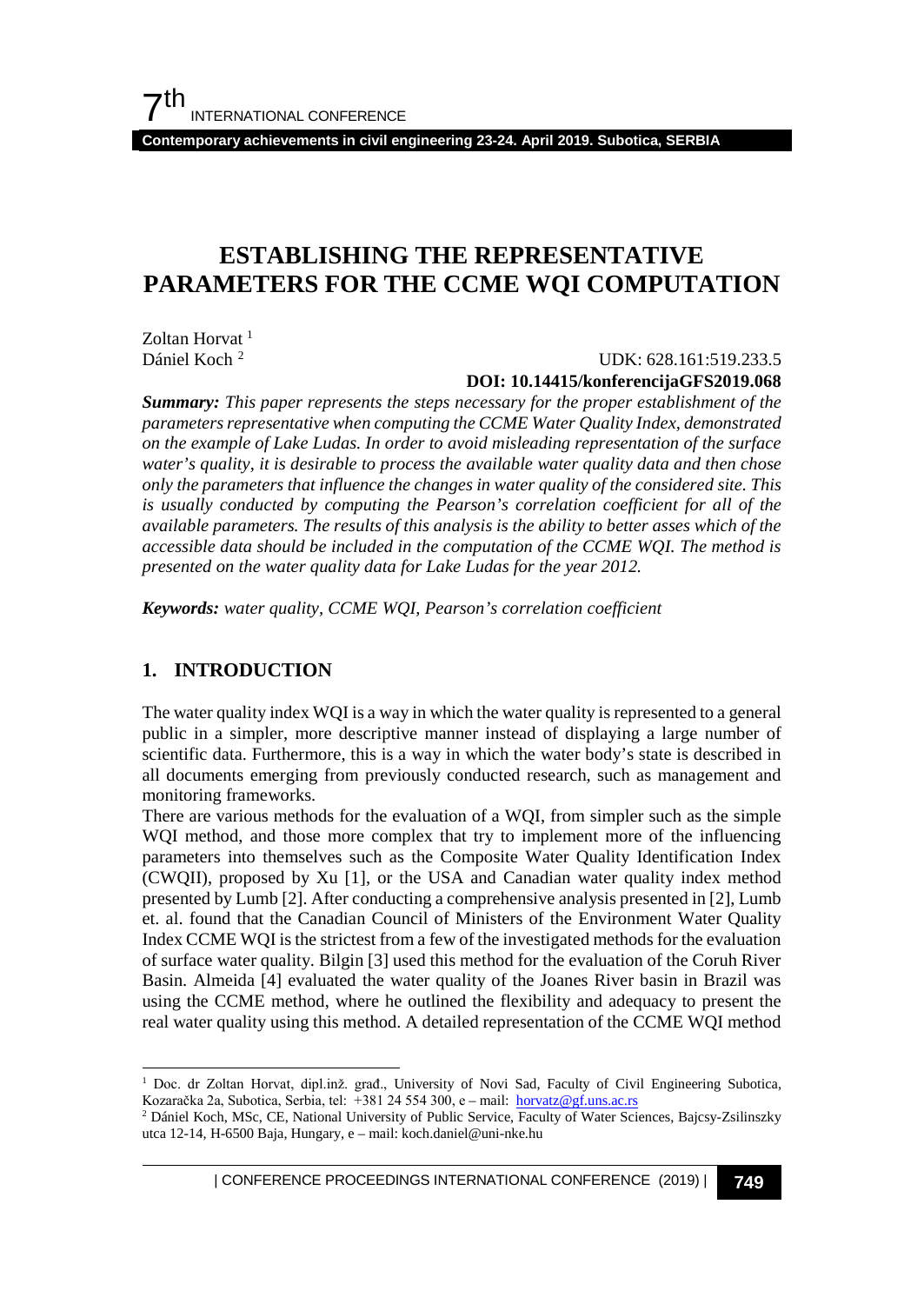

**Савремена достигнућа у грађевинарству 23-24. април 2019. Суботица, СРБИЈА**

is given in [5,6]. On the other hand, one must take great care when using measured field data [7].

This paper considers the representation of selecting the representative parameters when engaging the CCME WQI method. The procedure is explained relying on the example of determining these parameters for Lake Ludas in Serbia using measurements for year 2012.

### **2. THE STUDY AREA**

The importance of the water quality status of Lake Ludas in Serbia is outlined by the fact that it represents one of the Ramsar sites in Serbia. A Ramsar site is a wetland site designated to be of international importance under the Ramsar Convention, while the Convention on Wetlands, also known as the Ramsar Convention, is an intergovernmental environmental agreement that was established by UNESCO in 1971. This agreement provides for national action and international cooperation concerning the conservation of wetlands, and sustainable use of their resources. Ramsar identifies wetlands that are of international relevance, including those that serve as waterflow habitats. The List of Ramsar wetlands of international importance contains a record of Ramsar sites. According to the data from the list of Ramsar Wetlands, Lake Ludas occupies the area of around 593 ha. The water in the lake is replenished from two main sources, the Kires channel flowing from the Hungarian side, and the Palic-Ludas channel.

#### **3. PEARSON'S CORRELATION**

Keeping in mind that Lake Ludas is a Nature Reserve, it is most important to implement regular monitoring and estimation of it's water quality. As a result, the Public Health Institute Subotica carries our fairly regular measurements of quality parameters.

The determination of the water quality index requires the researcher to select those quality parameters that will properly represent the state of the investigated water body. Including to many parameters can give biased results in the same way that not including all of the important parameters would. In order to avoid these biased results that would result in steering the monitoring and management of the considered lake in the wrong direction, researches rely on the Pearson's correlation.

The Pearson correlation coefficient (PCC), also called the bivariate correlation is used to measure the linear correlation between two parameters (variables). The correlation coefficient r has a value between  $+1$  and  $-1$ , where 1 stands for a positive linear correlation, 0 suggests no linear correlation, and −1 means a complete negative linear correlation. The Pearson's correlation coefficient is the covariance of the two variables divided by the product of their standard deviations.

$$
r = \frac{N \cdot \sum xy - (\sum x) \cdot (\sum y)}{\sqrt{\left[N \cdot \sum x^2 - (\sum x)^2\right] \cdot \left[N \cdot \sum y^2 - (\sum y)^2\right]}}
$$
(1)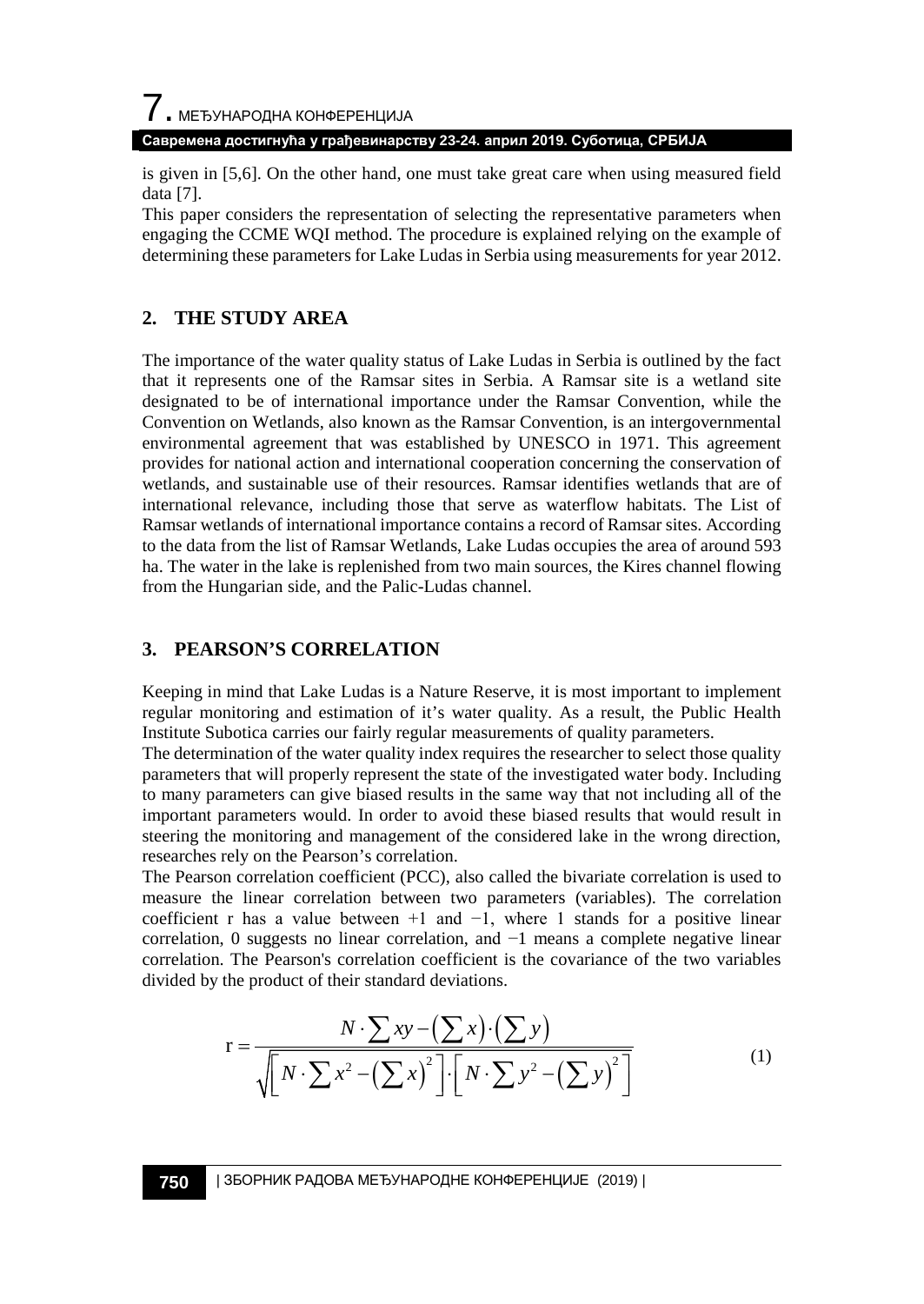## $7<sup>th</sup>$ INTERNATIONAL CONFERENCE

#### **Contemporary achievements in civil engineering 23-24. April 2019. Subotica, SERBIA**

where N marks the number of pairs of scores,  $\Sigma xy$  is the sum of the products of paired scores,  $\Sigma x$  denotes the sum of x scores,  $\Sigma y$  is the sum of y scores,  $\Sigma x^2$  stands for the sum of squared x scores, while  $\Sigma y^2$  mark the sum of squared y scores. Using Eq. 1 the Pearson's correlation coefficient is computed that will give an insight into the correlation of the two considered water quality parameters. As a result, one can derive unbiased conclusion on which parameters to include or leave out of the water quality assessment.

Furthermore, due to the large number of the monitored quality parameters, the research was expanded by including the examination of Pearson's correlation between the measured parameters. The goal was to establish a list of seven to ten parameters that are most important and representative for the evaluation of the CCME WQI. The correlation results are given in Tables 1 and 2.

|                  |                 | T           | pH       | C          | D <sub>O</sub> | <b>COD</b> | BOD <sub>5</sub> | Chl-a    |
|------------------|-----------------|-------------|----------|------------|----------------|------------|------------------|----------|
|                  |                 | $^{\circ}C$ | -        | $\mu$ S/cm | mg/1           | mg/1       | mg/1             | $mg/m^3$ |
| T                | $\rm ^{\circ}C$ | 1           |          |            |                |            |                  |          |
| pH               |                 | 0.620       | 1        |            |                |            |                  |          |
| $\mathbf C$      | $\mu$ S/cm      | 0.220       | 0.142    | 1          |                |            |                  |          |
| <b>DO</b>        | mg/l            | $-0.173$    | 0.161    | $-0.782$   | 1              |            |                  |          |
| <b>COD</b>       | mg/1            | 0.580       | 0.610    | 0.703      | $-0.453$       | 1          |                  |          |
| BOD <sub>5</sub> | mg/1            | 0.364       | 0.352    | 0.557      | $-0.256$       | 0.798      | 1                |          |
| Chl-a            | $mg/m^3$        | 0.272       | 0.600    | $-0.100$   | 0.306          | 0.441      | 0.314            | 1        |
| SS               | mg/1            | 0.455       | 0.724    | 0.120      | 0.107          | 0.481      | 0.358            | 0.692    |
| TP               | mg/1            | 0.298       | 0.573    | 0.164      | 0.084          | 0.453      | 0.369            | 0.199    |
| PO <sub>4</sub>  | mg/1            | $-0.192$    | 0.207    | 0.291      | $-0.121$       | 0.120      | 0.014            | $-0.070$ |
| <b>TN</b>        | mg/1            | 0.120       | 0.510    | 0.412      | $-0.037$       | 0.676      | 0.571            | 0.517    |
| TK               | mg/1            | 0.283       | 0.619    | 0.341      | $-0.080$       | 0.638      | 0.418            | 0.579    |
| NO <sub>2</sub>  | mg/l            | $-0.546$    | $-0.226$ | $-0.228$   | 0.365          | $-0.319$   | $-0.115$         | $-0.103$ |
| NO <sub>3</sub>  | mg/1            | $-0.409$    | $-0.149$ | $-0.126$   | 0.323          | $-0.362$   | $-0.200$         | $-0.233$ |
| NH <sub>4</sub>  | mg/1            | $-0.429$    | $-0.078$ | 0.100      | 0.068          | $-0.064$   | 0.086            | $-0.200$ |

#### *Table 1.Compouted values of the Pearson's correlation coefficients, part 1*

The notation used in Tabs. 1 and 2 and on Figs. 1, 2, 3, 4, 5, and 6 are as follows: T marks the temperature of the water, pH is the pH value, C is the conductivity, DO stands for dissolved oxygen, COD is the chemical oxygen demand (bichromate),  $BOD<sub>5</sub>$  is the 5 day biochemical oxygen demand, Chl-a marks the content of chlorophill a, SS are the suspended sediments, TP denotes the total phosphorus in the water sample, PO4 marks the content of orthophosphate, TN is the total nitrogen, while TK marks the total Kjeldalh nitrogen,  $NO_2$  is the nitrite nitrogen,  $NO_3$  the nitrate nitrogen and  $NH_4$  is the ammonium nitrogen in the water.

By setting the limit for the reasonably strong correlation at  $r=0.5$ , the following positive correlations are attained: temperature and pH value where r=0.620, COD and Temperature with r=0.580, pH and COD with r=0.610, pH and Chl-a where r=0.600, pH and SS with  $r=0.724$ , pH and TP with  $r=0.573$ , TN and pH where  $r=0.510$ , TK and pH with  $r=0.619$ , COD and C where r=0.703, C and BOD<sub>5</sub> with r=0.557, COD and BOD<sub>5</sub> with r=0.798,  $BOD<sub>5</sub>$  and TN with r=0.571, SS and Chl-a where r=0.692, Chl-a and TN where r=0.517,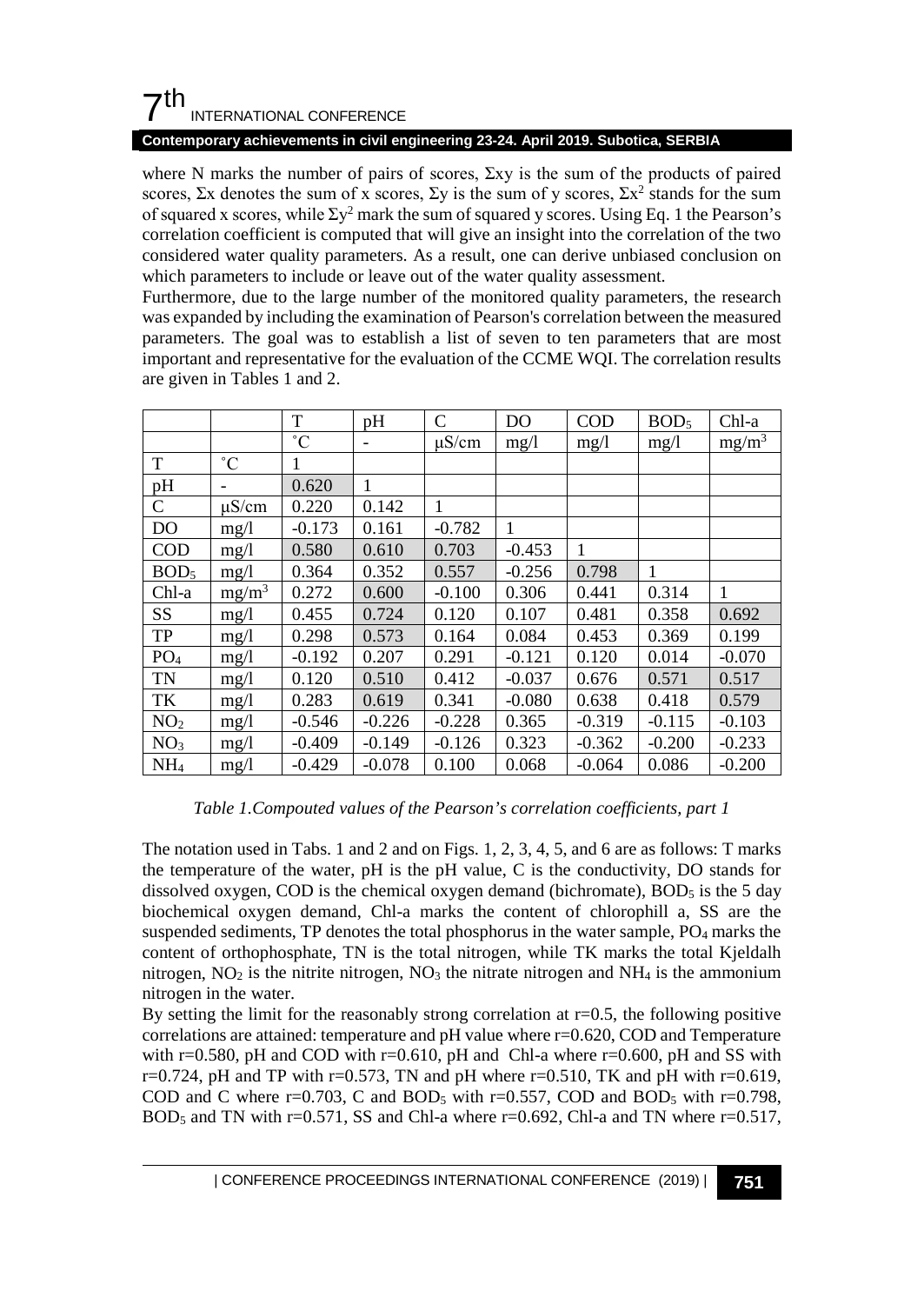# 7. МЕЂУНАРОДНА КОНФЕРЕНЦИЈА

#### **Савремена достигнућа у грађевинарству 23-24. април 2019. Суботица, СРБИЈА**

Chl-a and TN where  $r=0.579$ , SS and TP with  $r=0.515$ , SS and TN with 0.614, SS and TK with r=0.625, PO<sub>4</sub> and NO<sub>3</sub> with r=0.604, PO<sub>4</sub> and NH<sub>4</sub> where r=0.506, TN and TK with r=0.8,  $NO_2$  and  $NO_3$  with r=0.735,  $NO_2$  and  $NH_4$  where r=0.701, and  $NO_3$  and  $NH_4$  with the correlation coefficient of  $r=0.580$ . These values are outlined in Tabs. 1 and 2.

|                 |      | SS       | TP        | PO <sub>4</sub> | TN       | TK       | NO <sub>2</sub> | NO <sub>3</sub> | NH <sub>4</sub> |
|-----------------|------|----------|-----------|-----------------|----------|----------|-----------------|-----------------|-----------------|
|                 |      | mg/1     | mg/1      | mg/1            | mg/1     | mg/1     | mg/l            | mg/1            | mg/1            |
| <b>SS</b>       | mg/l |          |           |                 |          |          |                 |                 |                 |
| TP              | mg/1 | 0.515    |           |                 |          |          |                 |                 |                 |
| PO <sub>4</sub> | mg/1 | 0.080    | 0.093     |                 |          |          |                 |                 |                 |
| TN              | mg/1 | 0.614    | 0.477     | 0.229           |          |          |                 |                 |                 |
| TK              | mg/1 | 0.625    | 0.288     | 0.216           | 0.800    |          |                 |                 |                 |
| NO <sub>2</sub> | mg/1 | $-0.333$ | $-0.0326$ | 0.409           | 0.131    | 0.157    |                 |                 |                 |
| NO <sub>3</sub> | mg/1 | $-0.261$ | $-0.323$  | 0.604           | $-0.058$ | $-0.057$ | 0.735           |                 |                 |
| NH <sub>4</sub> | mg/1 | $-0.226$ | $-0.108$  | 0.506           | 0.119    | 0.224    | 0.701           | 0.580           |                 |

*Table 2.Compouted values of the Pearson's correlation coefficients, part 2*



*Figure 1. Graphical representation of data and Pearson's correlation of Chl-a and SS*

According to these results, the following parameters should be engaged in evaluating the WQI: T, pH, C, COD, BOD<sub>5</sub>, Chl-a, SS, TP, PO<sub>4</sub>, TN, TK, NO<sub>2</sub>, NO<sub>3</sub> and NH<sub>4</sub>, which would result in the inclusion of 14 out of the 15 measured quality parameters. Instead, one should also take into consideration the reasons between the high correlation coefficients. For example, COD and BOD5 both represent the oxygen demand of the system. Consequently including the both would only provide biased results. Instead, the parameter with higher correlation is chosen, in this case COD, while the BOD<sub>5</sub> can be omitted from the determination of WQI.

Similarly, TN and TK show the nitrogen content and shouldn't both be taken into consideration. Since TK gave a greater r coefficient, it should be inserted in further analysis, while TN can be disregarded. Furthermore, since TP only showed a correlation of r=0.573 with pH, while  $PO_4$  had a fair correlation with both  $NO_3$  and  $NH_4$ , we could consider excluding it from the WQI computation, although this decision would be left entirely to the researcher.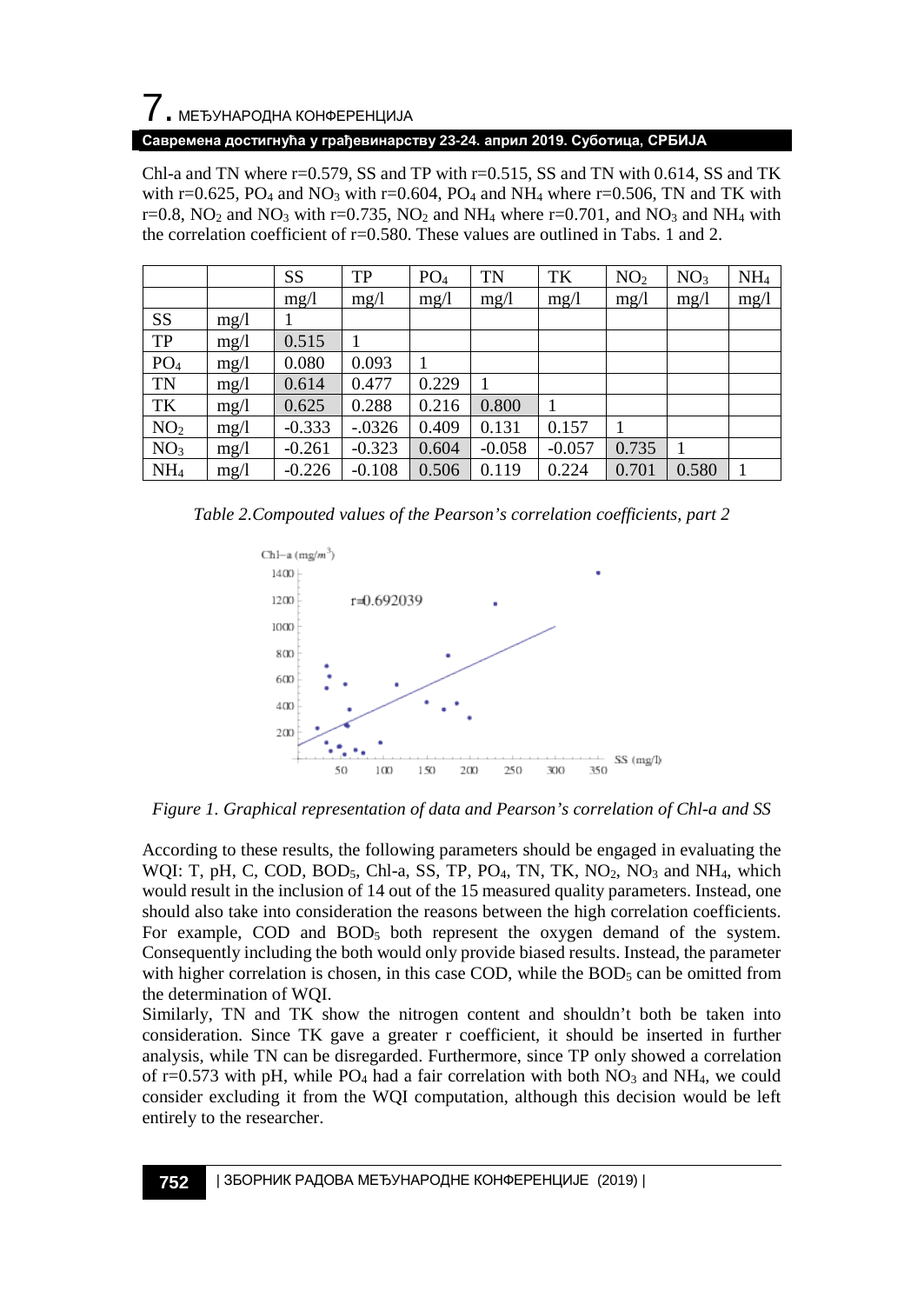## 7th INTERNATIONAL CONFERENCE

**Contemporary achievements in civil engineering 23-24. April 2019. Subotica, SERBIA**

The graphical representation of some of the attained correlations are given on the following figures. Figure 1. shows the correlation between Chl-a and SS. The dots represent the paired values of the measurements, while the line displays the linear correlation between these data. This correlation is considered a very good correlation between these parameters.



*Figure 2. Graphical representation of data and Pearson's correlation of COD and SS* 



*Figure 3. Graphical representation of data and Pearson's correlation of C and SS* 



| CONFERENCE PROCEEDINGS INTERNATIONAL CONFERENCE (2019) <sup>|</sup>**753**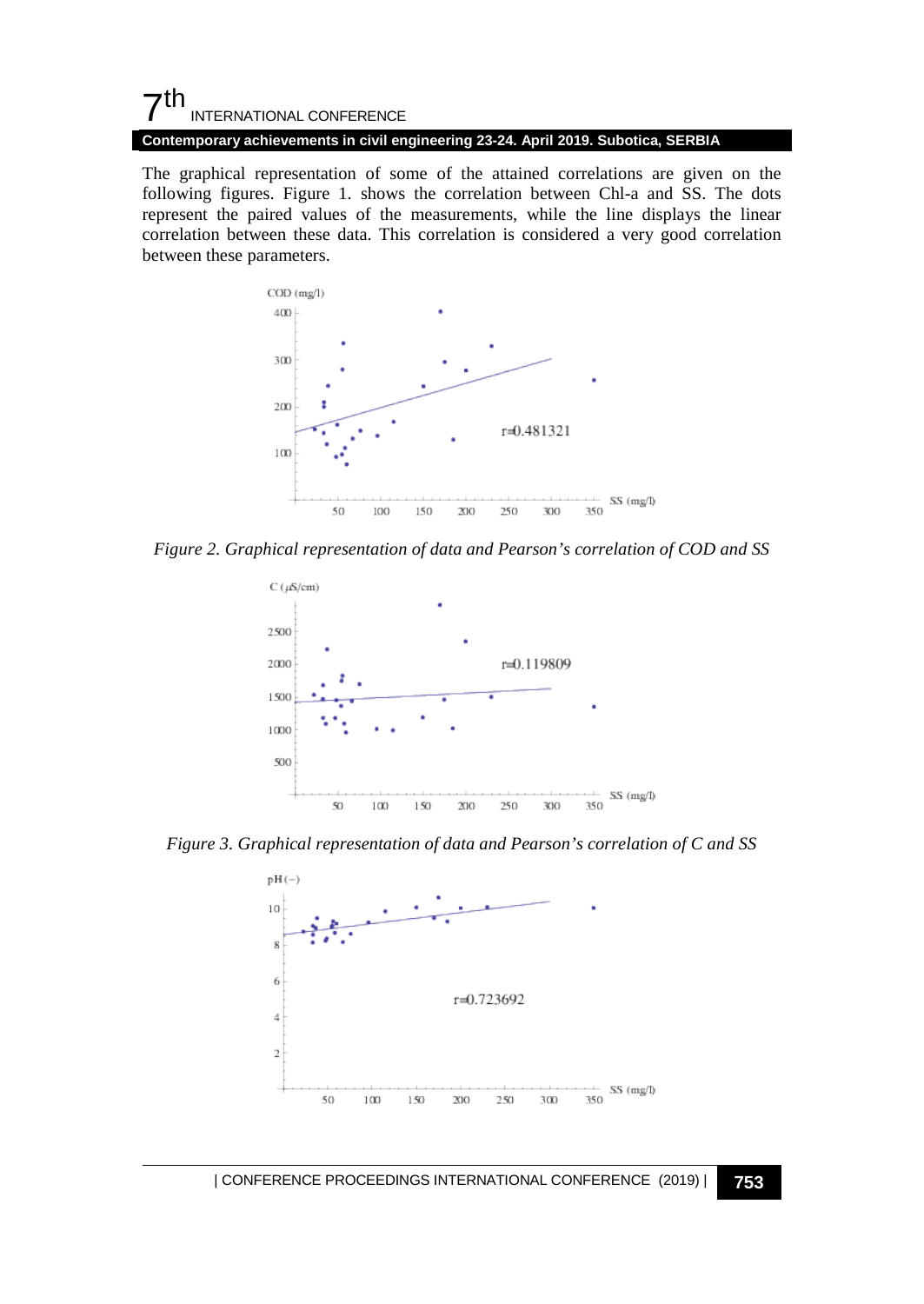# 7. МЕЂУНАРОДНА КОНФЕРЕНЦИЈА **Савремена достигнућа у грађевинарству 23-24. април 2019. Суботица, СРБИЈА**

*Figure 4. Graphical representation of data and Pearson's correlation of pH and SS* 

Figure 2. shows the measurements and correlation between COD and SS, with in this case labels a poor correlation of r=0.481.

The correlation and data for C and SS are given on Fig. 3 where it can be seen that these two parameters have a positive, but very poor correlation with the correlation coefficient of only r=0.1198.



*Figure 5. Graphical representation of data and Pearson's correlation of TN and SS* 

As previously established, the correlation between pH and SS is fairly good with the correlation coefficient of r=0.724, presented on Fig. 4.

Figure 5. displays the correlation between TN and SS where the Pearson's correlation coefficient is  $r=0.625$ , while Fig. 5. shows the correlation for TP and SS with  $r=0.515$ , also a good correlation between parameters.



*Figure 6. Graphical representation of data and Pearson's correlation of TP and SS*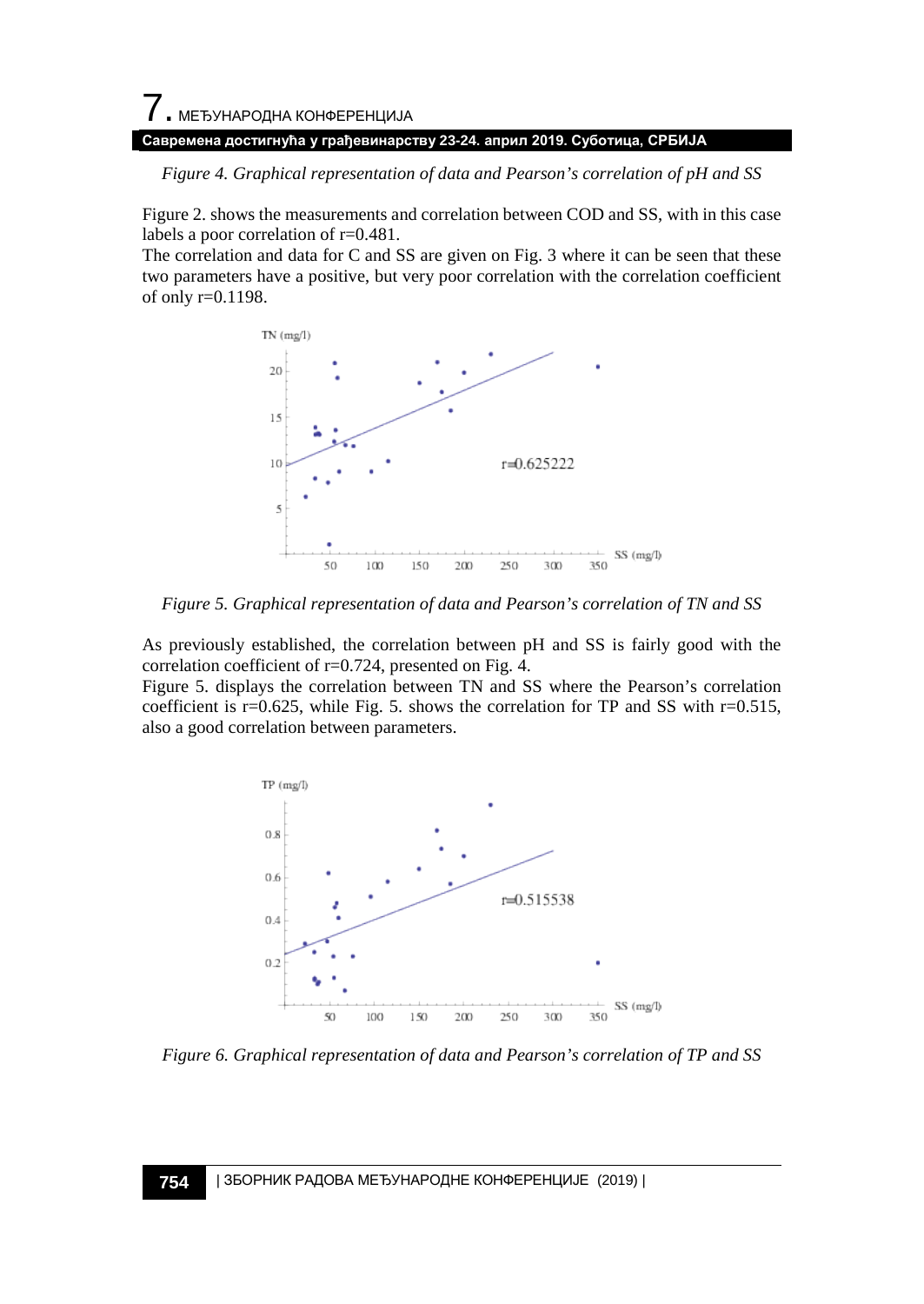## $7<sup>th</sup>$ INTERNATIONAL CONFERENCE

**Contemporary achievements in civil engineering 23-24. April 2019. Subotica, SERBIA**

Using this approach, the final suggestion would be to include the following water quality parameters into the evaluation of the WQI: T, pH, C, COD, Chl-a, SS, TP,  $PO_4$ , TK,  $NO_2$ ,  $NO<sub>3</sub>$  and  $NH<sub>4</sub>$ .

Relatively strong negative correlations were attained between DO,  $NO<sub>2</sub>$ ,  $NO<sub>3</sub>$ ,  $NH<sub>4</sub>$  and various parameters. These negative correlations could be used as a reason to exclude these parameters from the upcoming WQI analysis, since they are an indicator of their influence on the overall water quality. In these cases, one could conduct further investigations in order to make a final decision. For example, computing the WQI with and without these data would be a one possibility to properly establish their influence on the overall water quality.

## **4. CONCLUSION**

This paper considers the steps that should be taken before conducting a water quality analysis by computing the WQI. Namely, different WQI computation methods all rely on using different water quality parameters measured in situ or determined in the laboratory. Depending on the particular water body at hand, the influence of the same quality parameters on the system's quality can vary. That is why it is most important to conduct a thorough analysis by examining the correlation between these parameters.

This correlation is usually implemented by means of the Person's correlation. The researchers should combine all parameters among themselves and compute the Pearson's correlation coefficient that is a good indicator of the influence certain parameters have on each other, and the evaluated water body as well. The results of these computations are numbers between -1 and +1, where higher numbers indicate better accordance between two parameters.

The results of these investigations can also be displayed graphically, where we can see the measurements and the attained correlation for them.

The presented procedure was in this case implemented to evaluate the representative water quality parameters for the computation of the WQI on Lake Ludas using the measurements from 2012.

## **Acknowledgments**

This work was funded by the Ministry of Education and Science of the Republic of Serbia, Project Number TR 37009.

## **REFERENCES**

- [1] Xu Z.X., Composite water quality identification index for environmental quality assessment of surface water, Journal of Tongji University (Natural science), **2005**, Vol. 4(33), pp. 482-488
- [2] Lumb A., Sharma T. C., Bibeault J. F. and Klawunn P., A Comparative Study of USA and Canadian Water Quality Index Models, Water Quality, Exposure and Health, **2011**